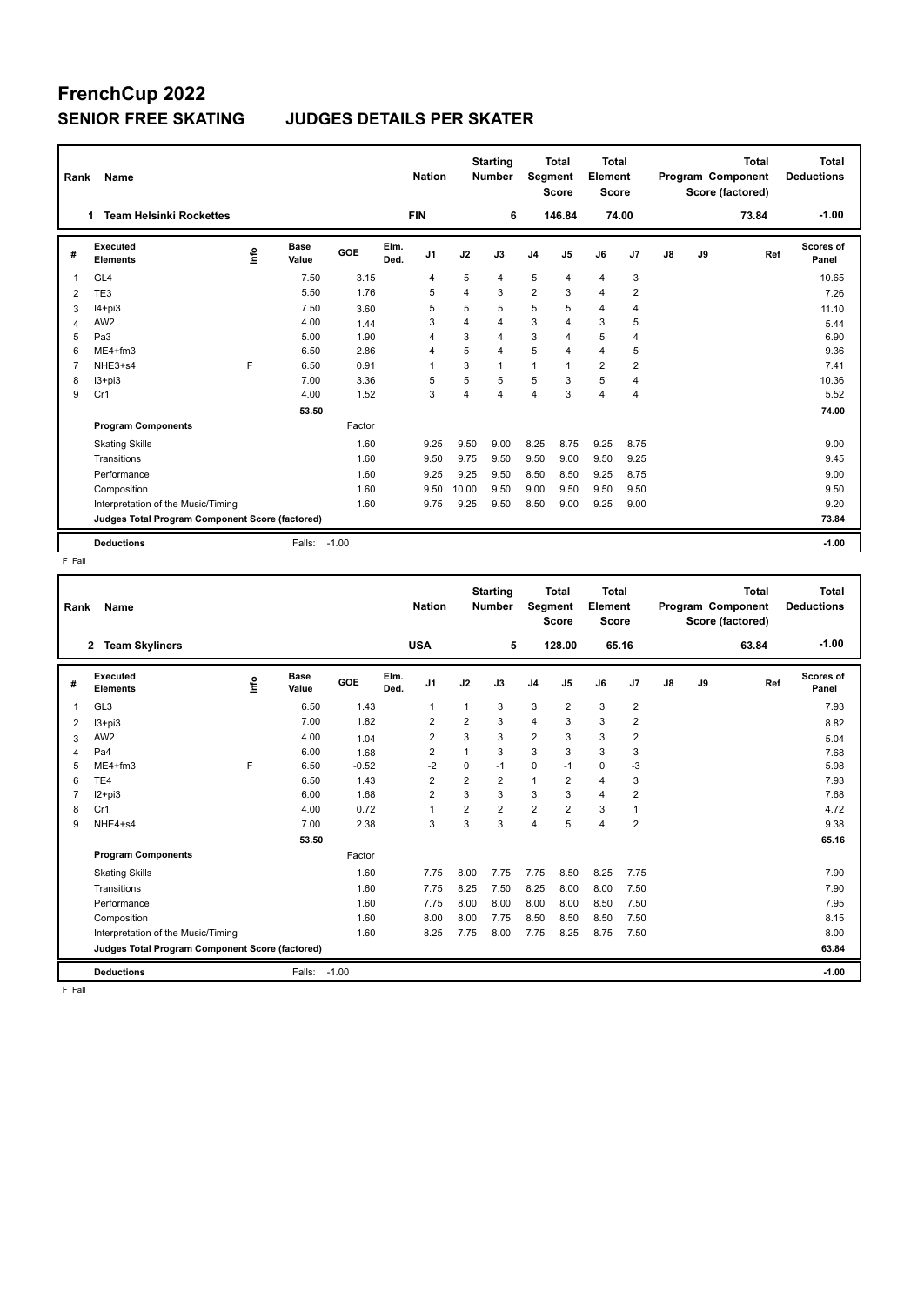# **FrenchCup 2022**

### **SENIOR FREE SKATING JUDGES DETAILS PER SKATER**

| Rank             | Name                                                  |                                      |             | <b>Nation</b>                        |                | <b>Starting</b><br><b>Number</b> |                    | <b>Total</b><br><b>Segment</b><br><b>Score</b> | <b>Total</b><br>Element<br><b>Score</b> |                      |    |    | <b>Total</b><br>Program Component<br>Score (factored) | <b>Total</b><br><b>Deductions</b> |
|------------------|-------------------------------------------------------|--------------------------------------|-------------|--------------------------------------|----------------|----------------------------------|--------------------|------------------------------------------------|-----------------------------------------|----------------------|----|----|-------------------------------------------------------|-----------------------------------|
|                  | <b>Team Passion</b><br>3                              |                                      |             | <b>HUN</b>                           |                | 4                                |                    | 117.40                                         |                                         | 55.80                |    |    | 61.60                                                 | 0.00                              |
| #                | <b>Executed</b><br><b>Elements</b>                    | Base<br>lnfo<br>Value                | GOE         | Elm.<br>J1<br>Ded.                   | J2             | J3                               | J <sub>4</sub>     | J <sub>5</sub>                                 | J6                                      | J7                   | J8 | J9 | Ref                                                   | Scores of<br>Panel                |
| $\overline{1}$   | $12+pi1$                                              | 4.00                                 | 1.04        | 3                                    | 2              | 3                                | 3                  | $\overline{2}$                                 | 3                                       | 0                    |    |    |                                                       | 5.04                              |
| $\overline{2}$   | GL <sub>2</sub>                                       | 4.50                                 | 0.90        | $-3$                                 | $\overline{2}$ | $\overline{2}$                   | 3                  | $\overline{2}$                                 | $\overline{2}$                          | $\overline{2}$       |    |    |                                                       | 5.40                              |
| 3                | Pa <sub>3</sub>                                       | 5.00                                 | 1.20        | 2                                    | 1              | $\overline{2}$                   | 2                  | 4                                              | 3                                       | 3                    |    |    |                                                       | 6.20                              |
| $\overline{4}$   | $I4+pi2$                                              | 6.50                                 | 1.56        | 2                                    | $\overline{2}$ | $\overline{2}$                   | 3                  | 3                                              | 3                                       | 0                    |    |    |                                                       | 8.06                              |
| 5                | NHE3+s3                                               | 5.50                                 | 0.88        | $\overline{2}$                       | $\mathbf{1}$   | $\mathbf{1}$                     | $\mathbf{1}$       | 3                                              | 3                                       | 1                    |    |    |                                                       | 6.38                              |
| 6                | $ME4 + fm3$                                           | 6.50                                 | 2.08        | 3                                    | 3              | 3                                | 4                  | 4                                              | 3                                       | $\overline{2}$       |    |    |                                                       | 8.58                              |
| $\overline{7}$   | TE3                                                   | 5.50                                 | 0.88        | $\overline{2}$                       | 0              | $\mathbf{1}$                     | $\mathbf{1}$       | $\overline{2}$                                 | $\overline{2}$                          | $\overline{2}$       |    |    |                                                       | 6.38                              |
| 8                | AW <sub>2</sub>                                       | 4.00                                 | 0.80        | $\overline{2}$                       | $\overline{2}$ | $\overline{2}$                   | 1                  | 2                                              | 3                                       | $\overline{2}$       |    |    |                                                       | 4.80                              |
| 9                | Cr1                                                   | 4.00                                 | 0.96        | 3                                    | $\overline{2}$ | $\overline{2}$                   | 3                  | $\overline{2}$                                 | 3                                       | $\overline{2}$       |    |    |                                                       | 4.96                              |
|                  |                                                       | 45.50                                |             |                                      |                |                                  |                    |                                                |                                         |                      |    |    |                                                       | 55.80                             |
|                  | <b>Program Components</b>                             |                                      | Factor      |                                      |                |                                  |                    |                                                |                                         |                      |    |    |                                                       |                                   |
|                  | <b>Skating Skills</b>                                 |                                      | 1.60        | 7.75                                 | 7.25           | 7.50                             | 6.25               | 7.50                                           | 7.75                                    | 7.50                 |    |    |                                                       | 7.50                              |
|                  | Transitions                                           |                                      | 1.60        | 8.00                                 | 7.50           | 7.50                             | 7.50               | 8.75                                           | 7.50                                    | 7.75                 |    |    |                                                       | 7.65                              |
|                  | Performance                                           |                                      | 1.60        | 7.75                                 | 8.00           | 7.75                             | 7.75               | 8.75                                           | 7.75                                    | 7.75                 |    |    |                                                       | 7.80                              |
|                  | Composition                                           |                                      | 1.60        | 8.25                                 | 7.75           | 7.75                             | 7.25               | 8.75                                           | 7.75                                    | 8.00                 |    |    |                                                       | 7.90                              |
|                  | Interpretation of the Music/Timing                    |                                      | 1.60        | 8.00                                 | 7.50           | 7.75                             | 7.00               | 8.75                                           | 7.50                                    | 7.50                 |    |    |                                                       | 7.65                              |
|                  | Judges Total Program Component Score (factored)       |                                      |             |                                      |                |                                  |                    |                                                |                                         |                      |    |    |                                                       | 61.60                             |
|                  |                                                       |                                      |             |                                      |                |                                  |                    |                                                |                                         |                      |    |    |                                                       |                                   |
|                  | <b>Deductions</b>                                     |                                      |             |                                      |                |                                  |                    |                                                |                                         |                      |    |    |                                                       | 0.00                              |
|                  |                                                       |                                      |             |                                      |                |                                  |                    |                                                |                                         |                      |    |    |                                                       |                                   |
| Rank             | Name                                                  |                                      |             | <b>Nation</b>                        |                | <b>Starting</b><br><b>Number</b> |                    | <b>Total</b><br><b>Segment</b><br><b>Score</b> | <b>Total</b><br>Element<br>Score        |                      |    |    | <b>Total</b><br>Program Component<br>Score (factored) | <b>Total</b><br><b>Deductions</b> |
|                  | <b>Team Zoulous</b><br>4                              |                                      |             | <b>FRA</b>                           |                | 3                                |                    | 111.27                                         |                                         | 56.07                |    |    | 55.20                                                 | 0.00                              |
| #<br>$\mathbf 1$ | <b>Executed</b><br><b>Elements</b><br>AC <sub>2</sub> | <b>Base</b><br>lnfo<br>Value<br>4.00 | GOE<br>0.88 | Elm.<br>J1<br>Ded.<br>$\overline{2}$ | J2<br>2        | J3<br>$\overline{2}$             | J4<br>$\mathbf{1}$ | J5<br>3                                        | J6<br>3                                 | J7<br>$\overline{2}$ | J8 | J9 | Ref                                                   | <b>Scores of</b><br>Panel<br>4.88 |

|   | --------                                        | "     |         |                |                |                |                |      |                |                | $\cdots$ |  |
|---|-------------------------------------------------|-------|---------|----------------|----------------|----------------|----------------|------|----------------|----------------|----------|--|
|   | AC <sub>2</sub>                                 | 4.00  | 0.88    | $\overline{2}$ | $\overline{2}$ | $\overline{2}$ |                | 3    | 3              | $\overline{2}$ | 4.88     |  |
| 2 | $I4 + pi3$                                      | 7.50  | $-0.60$ | $-1$           | $-1$           | $-1$           | $-1$           | $-3$ | 2              | 0              | 6.90     |  |
| 3 | Pa4                                             | 6.00  | 0.12    | 0              | $-1$           | 0              | $-1$           | 2    | 2              | 0              | 6.12     |  |
| 4 | $ME4+fm2$                                       | 5.50  | 1.21    |                | 2              | $\overline{2}$ | $\overline{2}$ | 3    | 3              | $\overline{2}$ | 6.71     |  |
| 5 | GL <sub>4</sub>                                 | 7.50  | 1.50    | 2              | $\overline{2}$ | $\overline{2}$ | 0              | 3    | $\overline{2}$ | 2              | 9.00     |  |
| 6 | TE3                                             | 5.50  | 0.66    |                |                | $\mathbf 1$    | $-1$           | 1    | 3              | $\overline{2}$ | 6.16     |  |
|   | $13 + pi2$                                      | 6.00  | 0.48    | 0              | 2              | $\overline{2}$ | $-1$           | 1    | 0              |                | 6.48     |  |
| 8 | NHE3+s2                                         | 4.50  | 0.36    | 0              |                | $\Omega$       | 0              | 1    | $\overline{2}$ | $\overline{2}$ | 4.86     |  |
| 9 | Cr1                                             | 4.00  | 0.96    | $\overline{2}$ | 3              | $\overline{2}$ | $\overline{2}$ | 2    | 3              | 3              | 4.96     |  |
|   |                                                 | 50.50 |         |                |                |                |                |      |                |                | 56.07    |  |
|   | <b>Program Components</b>                       |       | Factor  |                |                |                |                |      |                |                |          |  |
|   | <b>Skating Skills</b>                           |       | 1.60    | 6.25           | 7.00           | 6.50           | 5.00           | 6.50 | 6.75           | 6.75           | 6.55     |  |
|   | Transitions                                     |       | 1.60    | 6.50           | 6.75           | 6.25           | 5.25           | 7.25 | 7.25           | 7.25           | 6.80     |  |
|   | Performance                                     |       | 1.60    | 6.50           | 7.50           | 7.25           | 5.75           | 7.25 | 7.25           | 7.00           | 7.05     |  |
|   | Composition                                     |       | 1.60    | 6.75           | 8.00           | 7.00           | 6.00           | 7.50 | 7.00           | 7.50           | 7.15     |  |
|   | Interpretation of the Music/Timing              |       | 1.60    | 6.75           | 7.00           | 7.25           | 5.50           | 6.75 | 7.25           | 7.00           | 6.95     |  |
|   | Judges Total Program Component Score (factored) |       |         |                |                |                |                |      |                |                | 55.20    |  |
|   | <b>Deductions</b>                               |       |         |                |                |                |                |      |                |                | 0.00     |  |